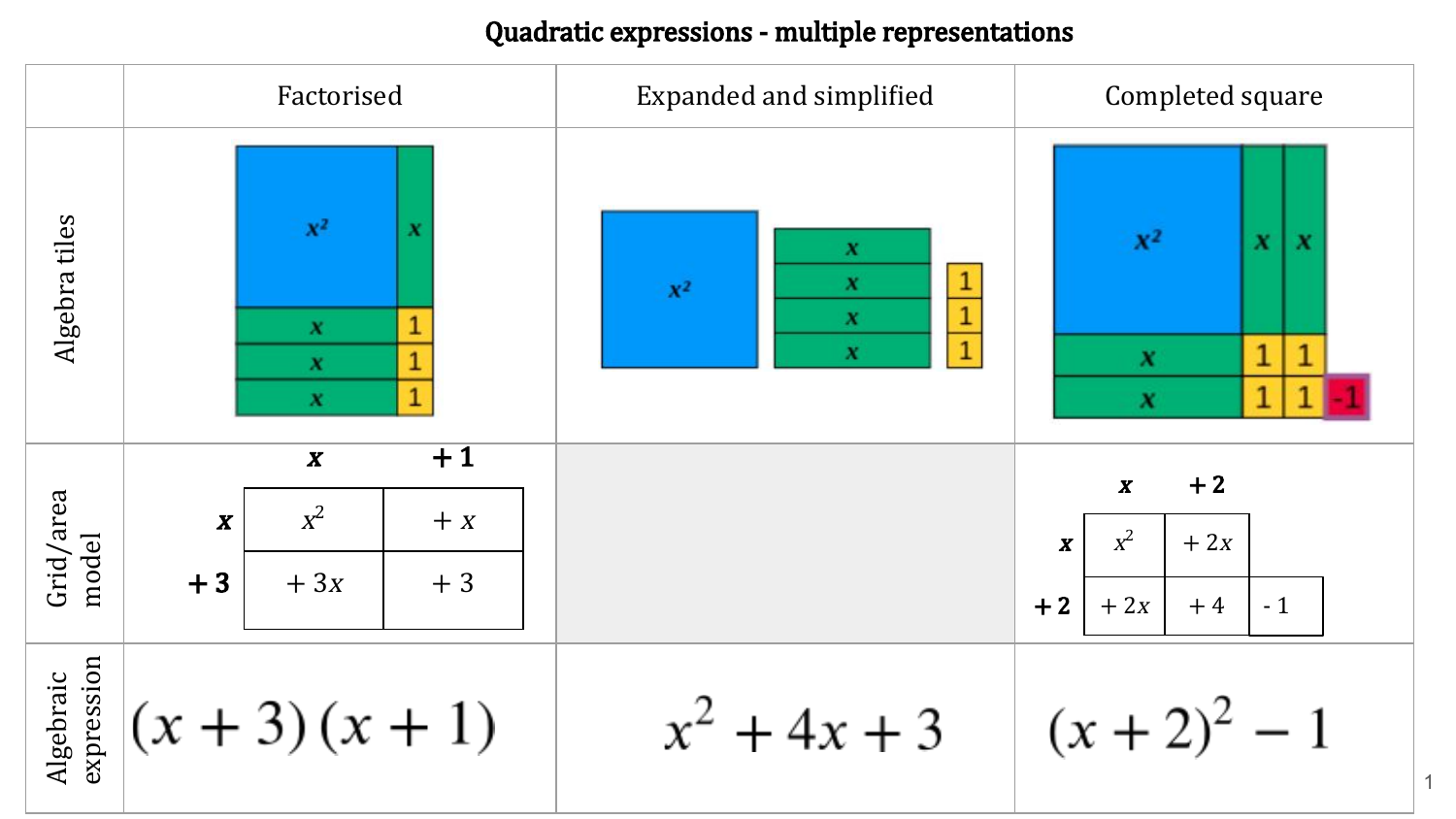|                         | Factorised                                                  | <b>Expanded and simplified</b>                                                                                                              | Completed square                                                                                                                                                                                                                           |
|-------------------------|-------------------------------------------------------------|---------------------------------------------------------------------------------------------------------------------------------------------|--------------------------------------------------------------------------------------------------------------------------------------------------------------------------------------------------------------------------------------------|
| Algebra tiles           | $\mathbb{X}^2$<br>x   x   x   x   x   x   x<br>$\mathbf{x}$ | $\pmb{X}$<br>$\pmb{X}$<br>$\boldsymbol{x}$<br>$\pmb{X}$<br>$\boldsymbol{X}$<br>$\pmb{X}$<br>$\mathbf{X}^2$<br>$\boldsymbol{x}$<br>$\pmb{X}$ | $\mathbf{X}^2$<br>$\pmb{\chi}$<br>$\boldsymbol{x}$<br>$X$ $X$<br>$\mathbf 1$<br>$\mathbf 1$<br>$\mathbf{1}$<br>$1\,$<br>$\pmb{X}$<br>$\mathbf{1}$<br>1<br>$\mathbf{1}$<br>$\pmb{\chi}$<br>$\mathbf{1}$<br>$\pmb{\chi}$<br>$\boldsymbol{x}$ |
| Grid/area<br>model      | $+8$<br>$\pmb{X}$<br>$x^2$<br>$+8x$<br>$\pmb{X}$            |                                                                                                                                             | $+4$<br>$\boldsymbol{X}$<br>$x^2$<br>$+4x$<br>$\pmb{X}$<br>$-16$<br>$+4x$<br>$+16$<br>$+4$                                                                                                                                                 |
| expression<br>Algebraic | $x(x+8)$                                                    | $x^2 + 8x$                                                                                                                                  | $(x+4)^2 - 16$<br>$\sqrt{2}$                                                                                                                                                                                                               |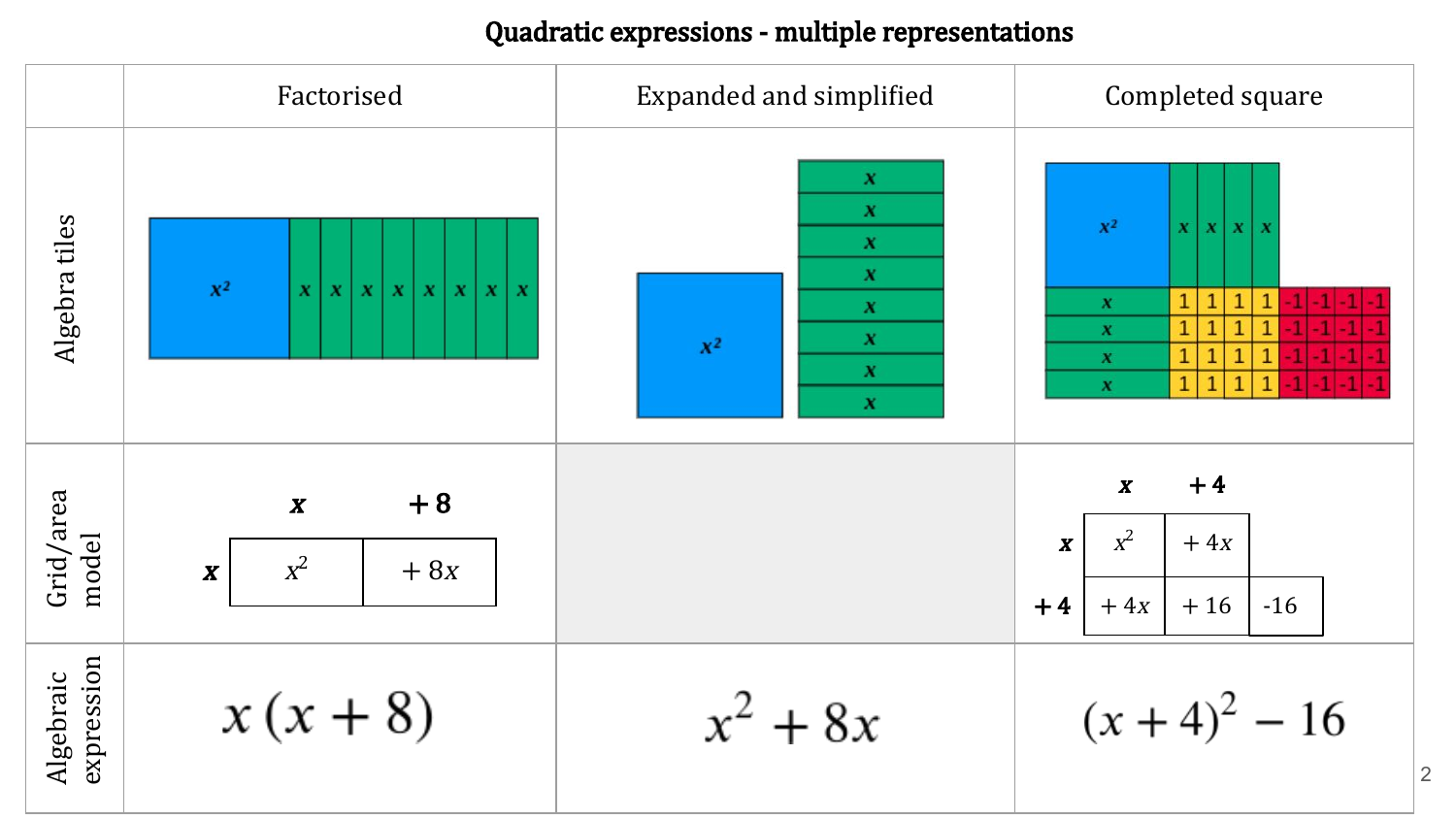|                         | Factorised | <b>Expanded and simplified</b>                                                                                                        | Completed square |
|-------------------------|------------|---------------------------------------------------------------------------------------------------------------------------------------|------------------|
| Algebra tiles           |            | $\pmb{\chi}$<br>$\pmb{X}$<br>1<br>$\pmb{X}$<br>$\pmb{X}$<br>$\mathbf{X}^2$<br>1<br>$\pmb{X}$<br>$\mathbf{1}$<br>$1\,$<br>$\pmb{\chi}$ |                  |
| Grid/area<br>model      |            |                                                                                                                                       |                  |
| expression<br>Algebraic |            |                                                                                                                                       | $\sqrt{3}$       |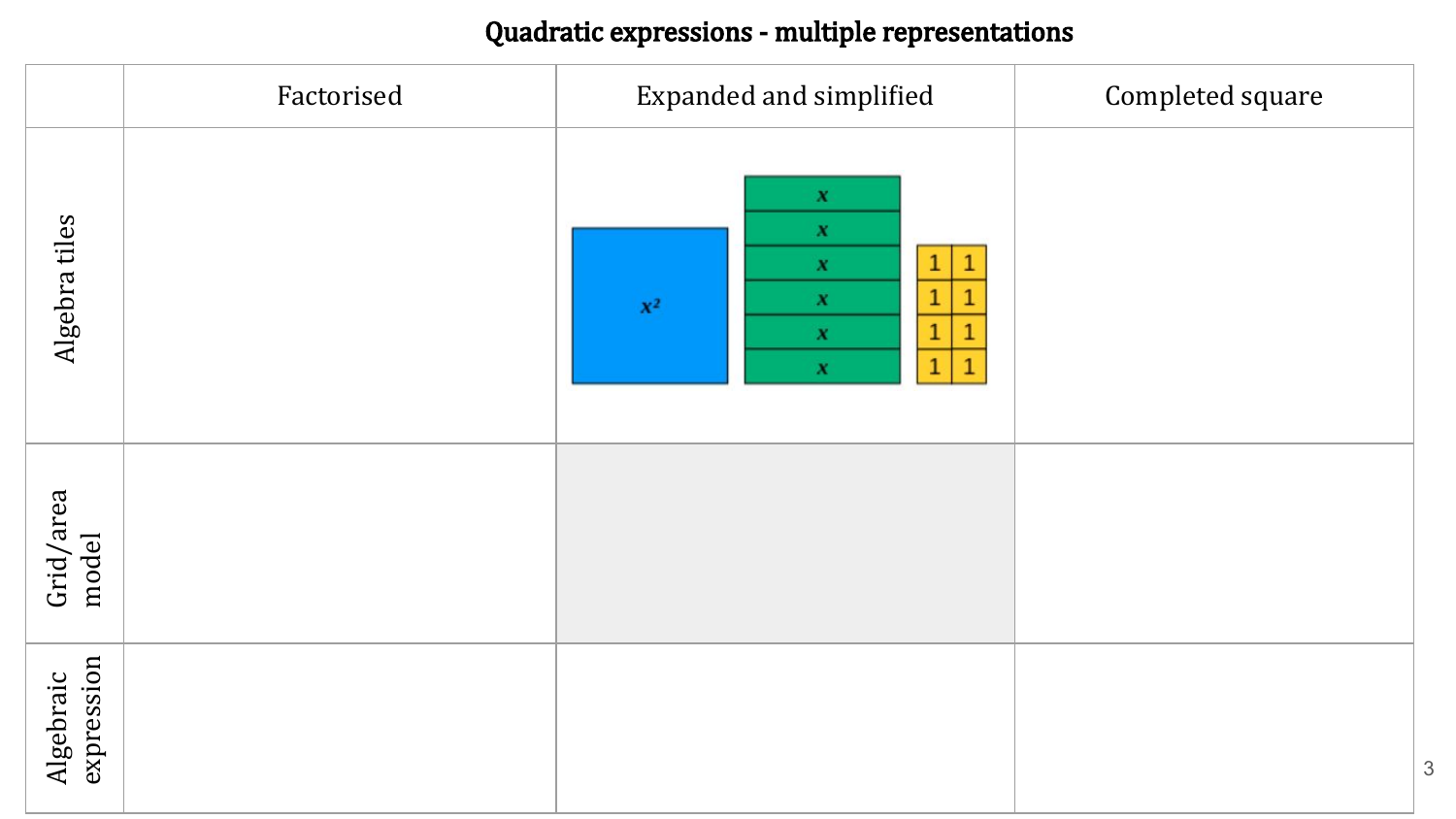|                         | Factorised | <b>Expanded and simplified</b> | Completed square                        |
|-------------------------|------------|--------------------------------|-----------------------------------------|
| Algebra tiles           |            |                                |                                         |
| Grid/area<br>model      |            |                                | $x^2$<br>$-2x$<br>$-2x$<br>$-4$<br>$+4$ |
| expression<br>Algebraic |            |                                |                                         |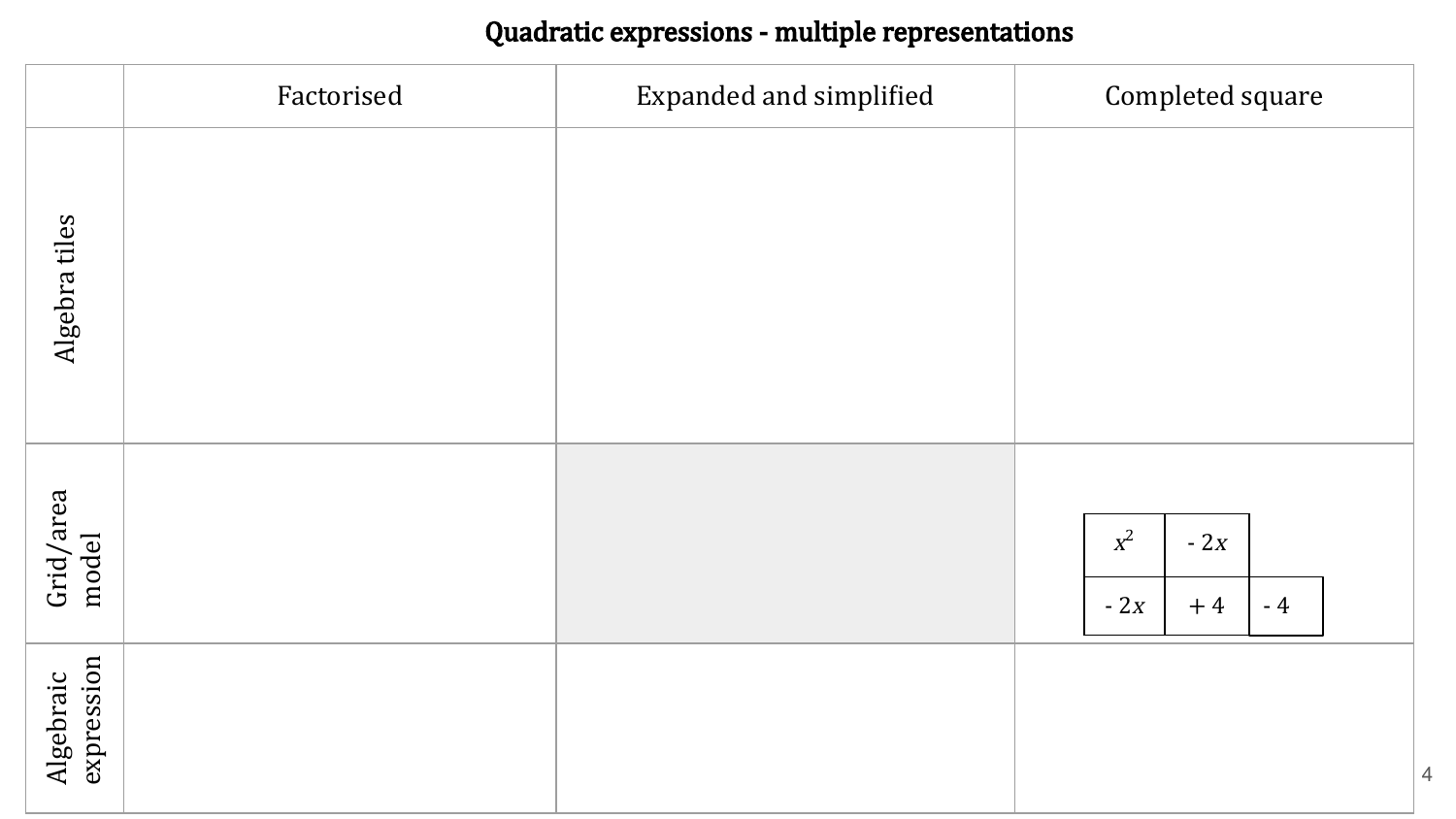|                         | Factorised | <b>Expanded and simplified</b> | Completed square |
|-------------------------|------------|--------------------------------|------------------|
| Algebra tiles           |            |                                |                  |
| Grid/area<br>model      |            |                                |                  |
| expression<br>Algebraic |            | $x^2 + 4x + 4$                 |                  |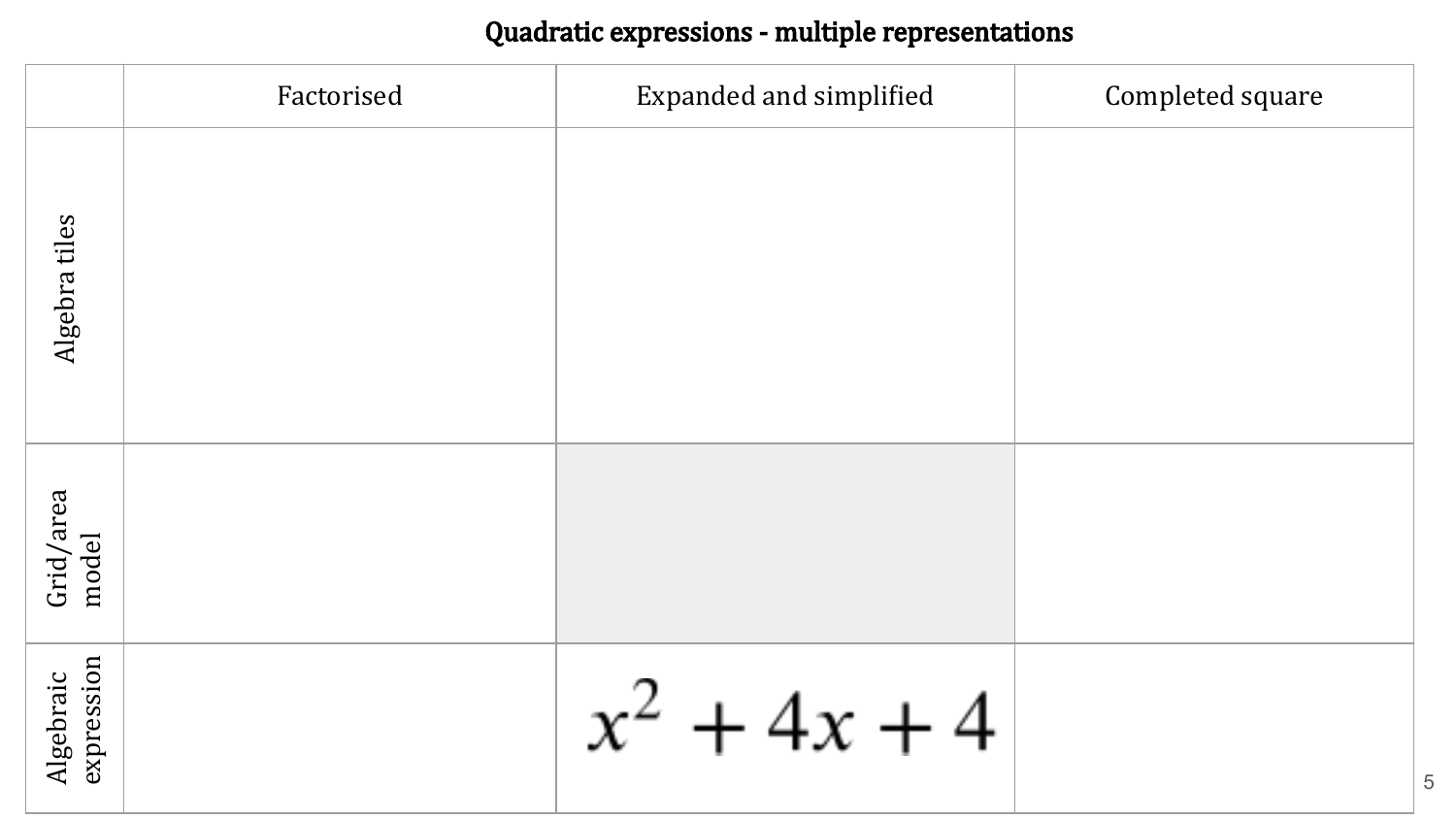|                         | Factorised                                 | <b>Expanded and simplified</b> | Completed square |
|-------------------------|--------------------------------------------|--------------------------------|------------------|
| Algebra tiles           |                                            |                                |                  |
| Grid/area<br>model      | $x^2$<br>- $2x$<br>$\mbox{-}\, 8$<br>$+4x$ |                                |                  |
| expression<br>Algebraic |                                            |                                |                  |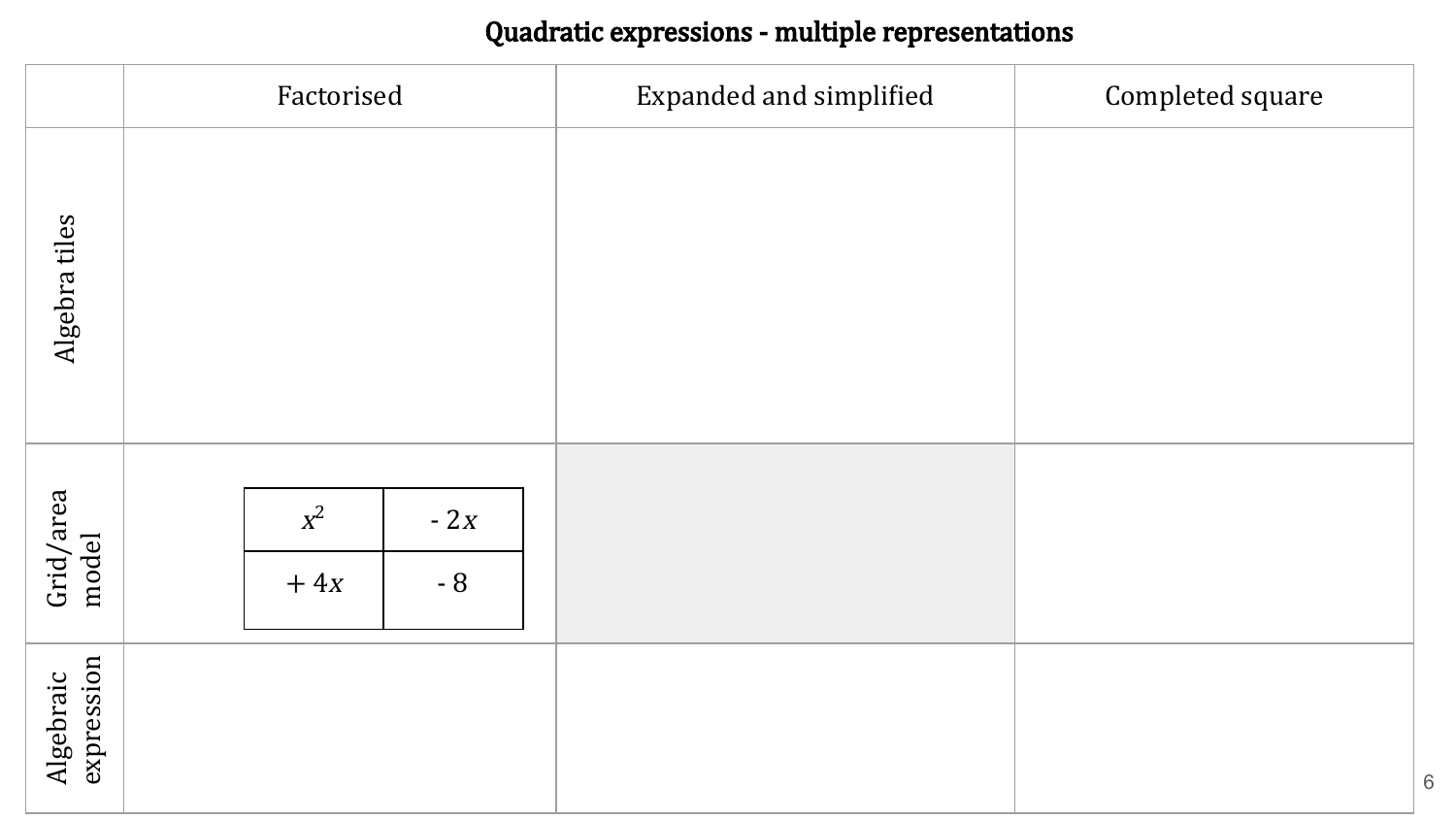|                         | Factorised                                                                                                                                    | <b>Expanded and simplified</b> | Completed square |
|-------------------------|-----------------------------------------------------------------------------------------------------------------------------------------------|--------------------------------|------------------|
| Algebra tiles           | $\mathbf{X}^2$<br>$-X$ $-X$ $-X$ $-X$<br>$\mathbf 1$<br>$\overline{1}$<br>$\mathbf{1}$<br>1<br>$-{\bf X}$<br>$\overline{1}$<br>1<br>1<br>$-X$ |                                |                  |
| Grid/area<br>model      |                                                                                                                                               |                                |                  |
| expression<br>Algebraic |                                                                                                                                               |                                | $\overline{7}$   |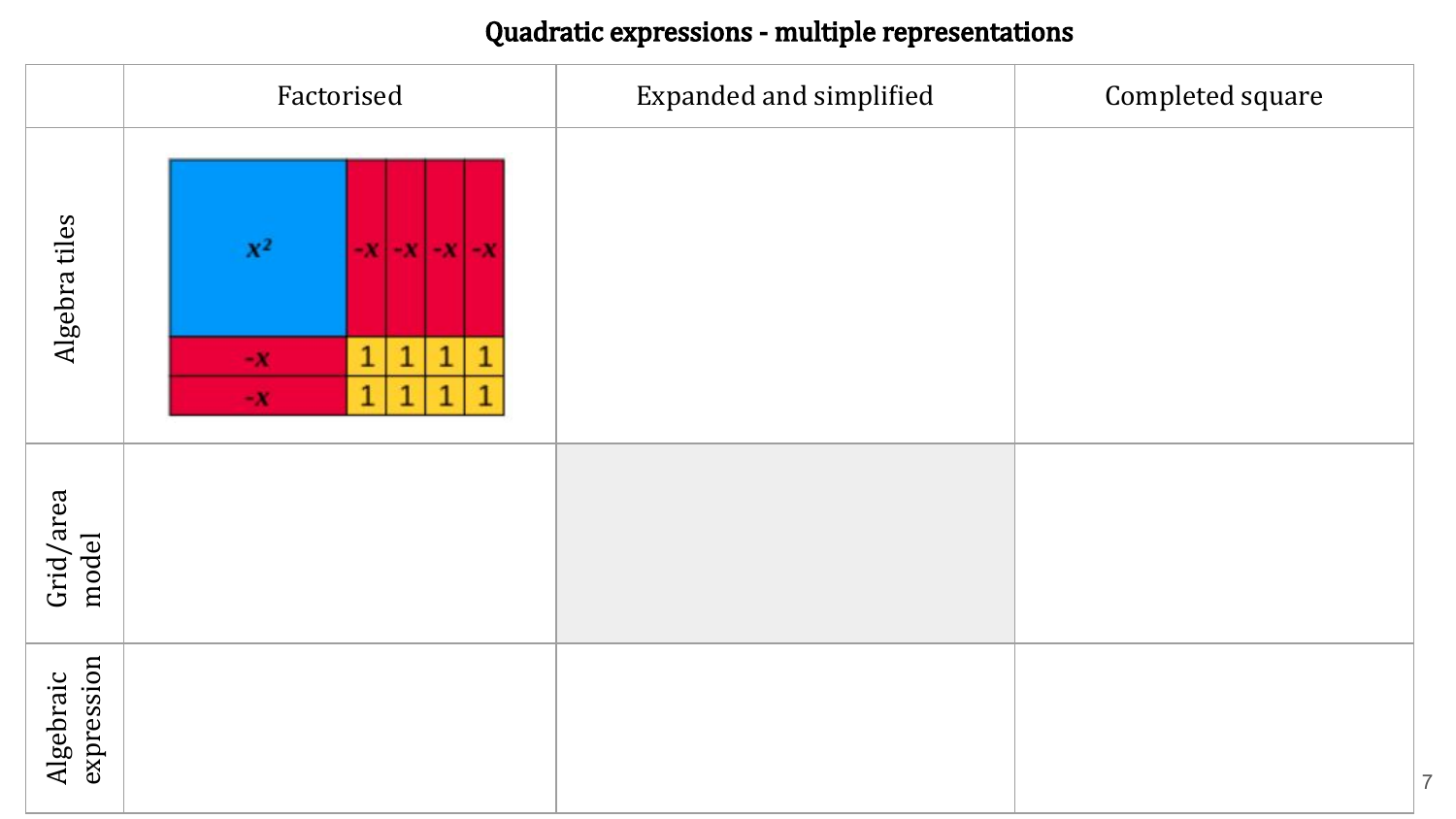|                         | Factorised       | <b>Expanded and simplified</b> | Completed square |
|-------------------------|------------------|--------------------------------|------------------|
| Algebra tiles           |                  |                                |                  |
| Grid/area<br>model      |                  |                                |                  |
| expression<br>Algebraic | $(x + 3)(x - 5)$ |                                |                  |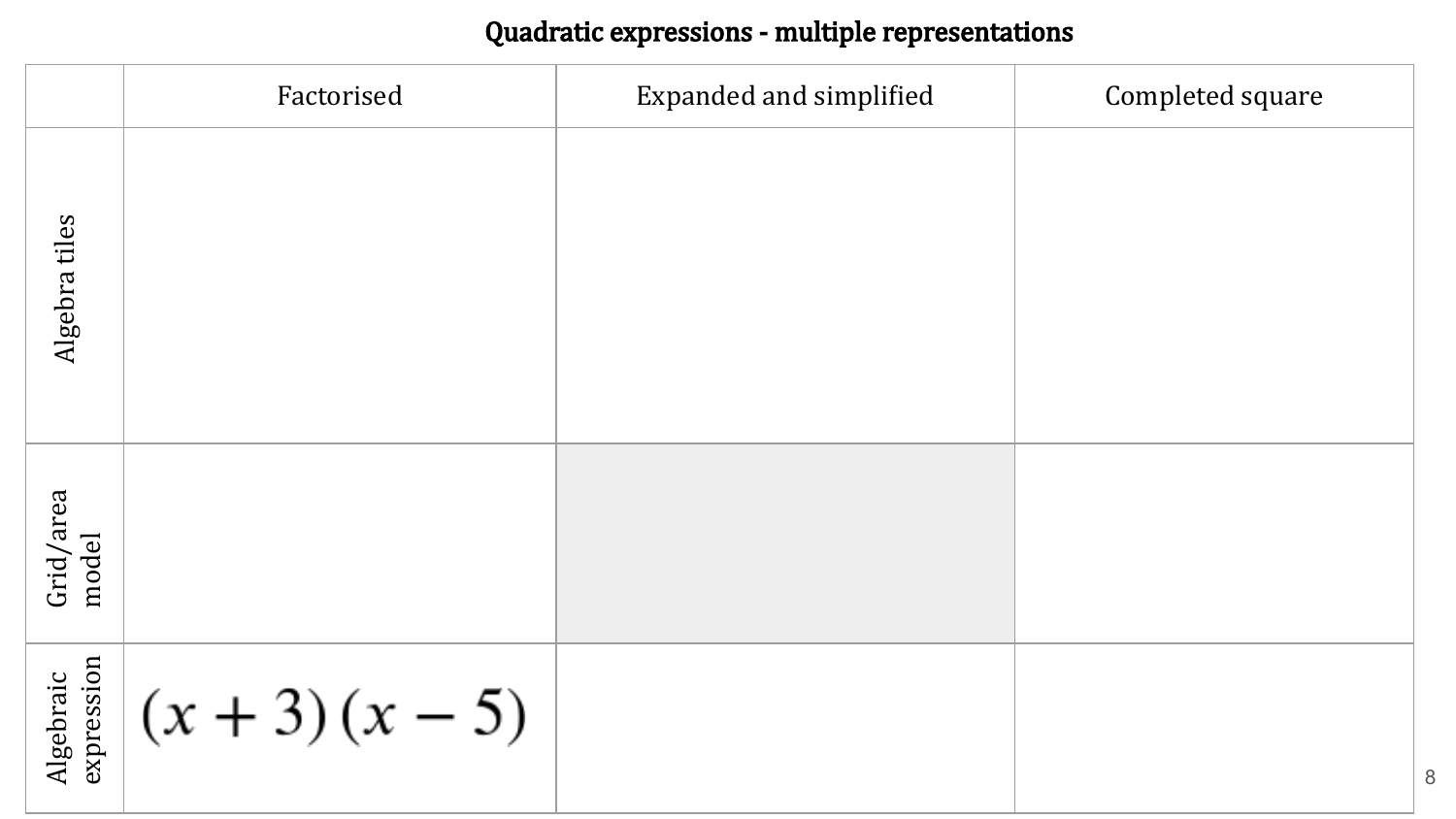|                         | Factorised | <b>Expanded and simplified</b> | Completed square                                                                                             |
|-------------------------|------------|--------------------------------|--------------------------------------------------------------------------------------------------------------|
| Algebra tiles           |            |                                | $\mathbb{X}^2$<br>$-X$ $-X$<br>$\mathbf 1$<br>$\mathbf{1}$<br>$-\mathbf{X}$<br>$\mathbf{1}$<br>$\mathbf{-X}$ |
| Grid/area<br>model      |            |                                |                                                                                                              |
| expression<br>Algebraic |            |                                | $\boldsymbol{9}$                                                                                             |